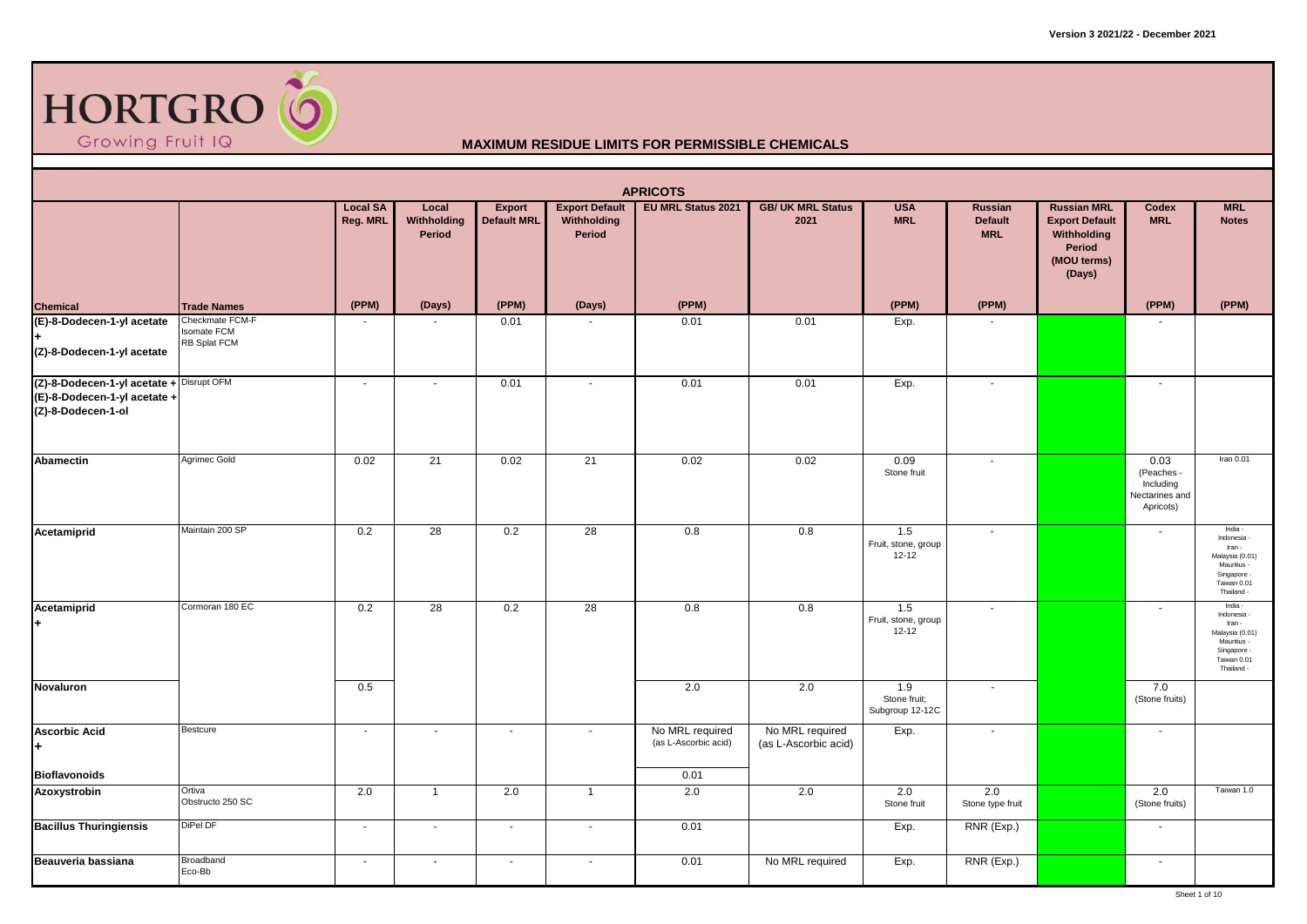

|                                                                                                  |                                                                      |                             |                                |                       |                                                | <b>APRICOTS</b>                                                                                      |                                                                              |                                                    |                                         |                                                                                               |                            |                                                                                                                         |
|--------------------------------------------------------------------------------------------------|----------------------------------------------------------------------|-----------------------------|--------------------------------|-----------------------|------------------------------------------------|------------------------------------------------------------------------------------------------------|------------------------------------------------------------------------------|----------------------------------------------------|-----------------------------------------|-----------------------------------------------------------------------------------------------|----------------------------|-------------------------------------------------------------------------------------------------------------------------|
|                                                                                                  |                                                                      | <b>Local SA</b><br>Reg. MRL | Local<br>Withholding<br>Period | Export<br>Default MRL | <b>Export Default</b><br>Withholding<br>Period | <b>EU MRL Status 2021</b>                                                                            | <b>GB/ UK MRL Status</b><br>2021                                             | <b>USA</b><br><b>MRL</b>                           | Russian<br><b>Default</b><br><b>MRL</b> | <b>Russian MRL</b><br><b>Export Default</b><br>Withholding<br>Period<br>(MOU terms)<br>(Days) | Codex<br><b>MRL</b>        | <b>MRL</b><br><b>Notes</b>                                                                                              |
| <b>Chemical</b>                                                                                  | <b>Trade Names</b>                                                   | (PPM)                       | (Days)                         | (PPM)                 | (Days)                                         | (PPM)                                                                                                |                                                                              | (PPM)                                              | (PPM)                                   |                                                                                               | (PPM)                      | (PPM)                                                                                                                   |
| Benomyl                                                                                          | Benomyl 500 WP<br>Benomyl<br>Farmag Benomyl 500 WP                   | 3.0                         | Do not use after<br>flowering  | 0.2                   | Do not use after<br>flowering                  | 0.2                                                                                                  | 0.2                                                                          |                                                    | 0.075<br>Stonefruit                     | Not after flowering                                                                           | 2.0<br>(as<br>Carbendazim) | Oman prohibited use<br>Taiwan 0.01                                                                                      |
| <b>Bollworm</b><br>Nucleopolyhedrovirus                                                          | <b>Bolldex</b><br>Graboll<br>Helicovir                               | $\sim$                      | $\mathbf 0$                    | $\blacksquare$        | $\mathbf 0$                                    | No MRL required                                                                                      | No MRL required                                                              | Exp.                                               |                                         |                                                                                               |                            |                                                                                                                         |
| <b>Botanical extracts (Garlic</b><br>extract; Canola oil)                                        | Kannar Kangar 931                                                    | Exp.                        | $\mathbf 0$                    | 0.01                  | $\mathbf 0$                                    | Garlic extract - No MRL<br>required (Annex IV)<br>Canola oil - No MRL<br>required                    |                                                                              | $\sim$                                             |                                         |                                                                                               |                            |                                                                                                                         |
| <b>Botanical extracts</b><br>(Natural pyrethrin; Garlic extract; Kannar Pygar 932<br>Canola oil) | Kannar KangroShield 100                                              | 0.05                        | $\sqrt{2}$<br>$\overline{1}$   | 0.01                  | $\overline{2}$<br>$\overline{1}$               | Pyrethrin 1.0<br>Garlic extract - [No MRL<br>required (Annex IV)]<br>Canola oil - No MRL<br>required | Pyrethrin 1.0<br>Garlic extract - [No<br><b>MRL</b> required<br>Canola oil - | Pyrethrin Exp.<br>Garlic extract -<br>Canola oil - |                                         |                                                                                               |                            |                                                                                                                         |
| <b>Botanical extracts</b><br>(Natural pyrethrin)                                                 | Xterminator                                                          | 1.0                         | $\mathbf 0$                    | 1.0                   | $\mathbf 0$                                    | 1.0                                                                                                  | 1.0                                                                          | Exp.                                               | $\overline{\phantom{a}}$                |                                                                                               |                            | Canada 0.1<br>Hong Kong<br>Indonesia -<br>India -<br>Iran -<br>Malaysia 0.01<br>Mauritius -<br>Taiwan 0.3<br>Thailand - |
| <b>Cadusafos</b>                                                                                 | Rugby 10 ME<br>Rugby 10 G<br>Rugby<br>Soccer 100 EW<br>Hockey 100 EW | $\leq 0.01$                 | $\mathbf 0$                    | $≤0.01$               | $\overline{0}$                                 | 0.01                                                                                                 | 0.01                                                                         |                                                    |                                         |                                                                                               |                            | Oman restricted use                                                                                                     |
| Captab/Captan                                                                                    | Captab WP<br>Thor 500 WP                                             | 15.0                        | 14                             | 6.0                   | 35                                             | 6.0                                                                                                  | 6.0                                                                          | 10.0                                               | 25.0<br>Stone type fruit                |                                                                                               | ÷.                         | Indonesia -<br>Malaysia (0.01)<br>Oman prohibited use<br>Canada 5.0<br>Switzerland 4.0<br>Thailand -                    |
| Chlorantraniliprole<br>$+$                                                                       | Ampligo                                                              | 1.0                         | 14                             | 1.0                   | Contact relevant<br>Ag-Chem<br>Company to      | 1.0                                                                                                  | 1.0                                                                          | 2.5<br>Stone fruit                                 | 1.0<br>Stone fruit                      | Contact relevant Ag-<br>Chem Company to<br>confirm                                            | 1.0<br>(Stone fruit)       |                                                                                                                         |
| Lambda-cyhalothrin                                                                               |                                                                      | 0.5                         |                                | 0.15                  | confirm                                        | 0.15                                                                                                 | 0.15                                                                         | 0.5<br>Stone fruit                                 | $0.03*$<br>Stonefruit                   |                                                                                               | 0.5                        | Oman restricted use<br>Taiwan -                                                                                         |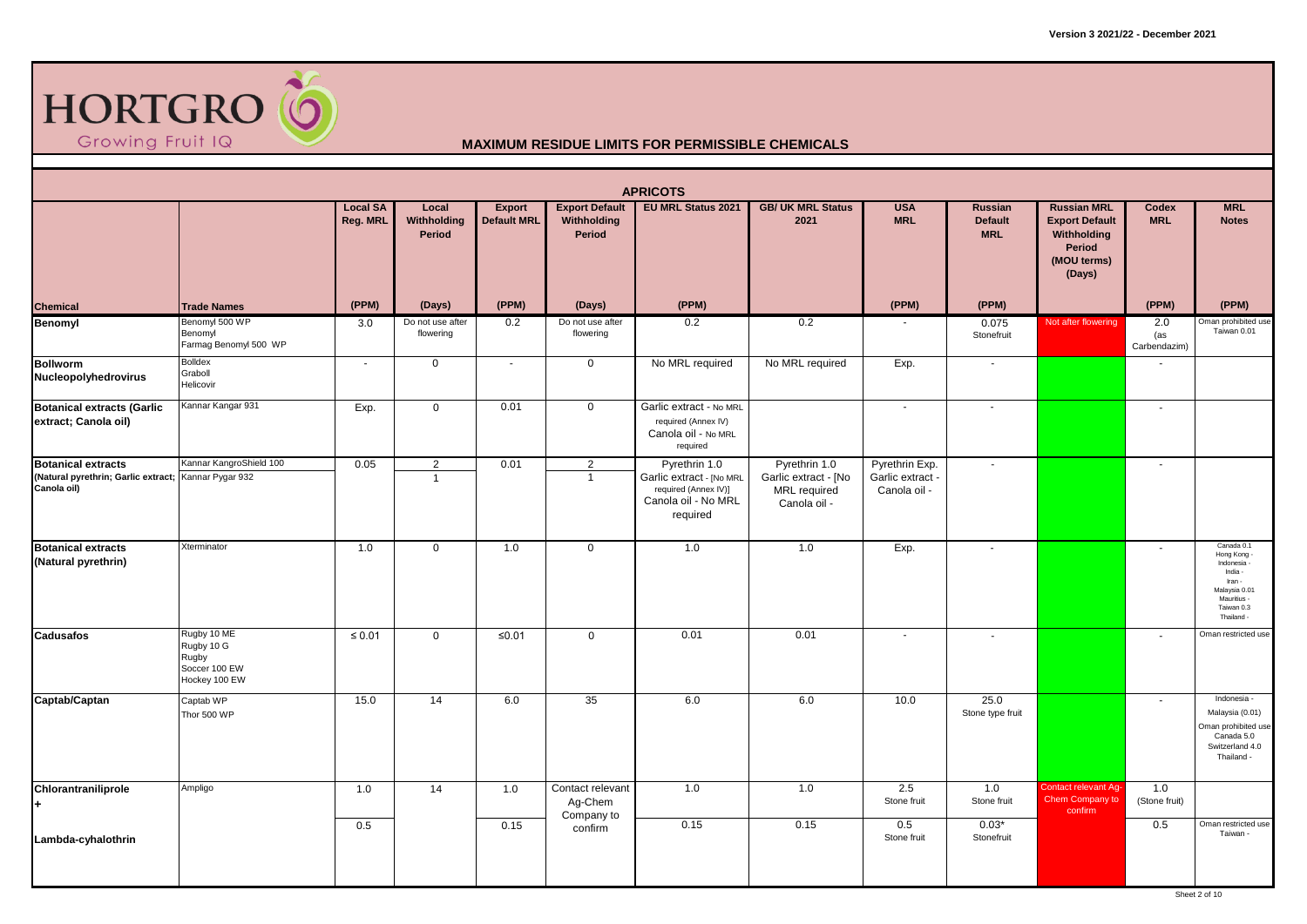

|                                                                 |                                                                                                                                                                                |                             |                                                       |                       |                                                      | <b>APRICOTS</b>           |                                  |                          |                                                |                                                                                               |                          |                                                                                                                                                         |
|-----------------------------------------------------------------|--------------------------------------------------------------------------------------------------------------------------------------------------------------------------------|-----------------------------|-------------------------------------------------------|-----------------------|------------------------------------------------------|---------------------------|----------------------------------|--------------------------|------------------------------------------------|-----------------------------------------------------------------------------------------------|--------------------------|---------------------------------------------------------------------------------------------------------------------------------------------------------|
|                                                                 |                                                                                                                                                                                | <b>Local SA</b><br>Reg. MRL | Local<br>Withholding<br>Period                        | Export<br>Default MRL | <b>Export Default</b><br>Withholding<br>Period       | <b>EU MRL Status 2021</b> | <b>GB/ UK MRL Status</b><br>2021 | <b>USA</b><br><b>MRL</b> | <b>Russian</b><br><b>Default</b><br><b>MRL</b> | <b>Russian MRL</b><br><b>Export Default</b><br>Withholding<br>Period<br>(MOU terms)<br>(Days) | Codex<br><b>MRL</b>      | <b>MRL</b><br><b>Notes</b>                                                                                                                              |
| <b>Chemical</b>                                                 | <b>Trade Names</b>                                                                                                                                                             | (PPM)                       | (Days)                                                | (PPM)                 | (Days)                                               | (PPM)                     |                                  | (PPM)                    | (PPM)                                          |                                                                                               | (PPM)                    | (PPM)                                                                                                                                                   |
| <b>Chlorpyrifos</b>                                             | Lirifos 480 EC<br>Chlorban EC<br>Pyrinex 250 CS<br>Pyrinex 480 EC<br>Klub M5 Chlorpyrifos<br>Chlorifos<br>Chlorpyrifos 480 EC                                                  | 0.05                        | Dormant<br>application only                           | 0.01                  | Dormant<br>application only                          | 0.01                      | 0.01                             |                          | 0.5<br>Fruits (stone type)                     |                                                                                               |                          | Oman restricted use                                                                                                                                     |
| <b>Codling moth and Oriental</b><br>fruit moth granulosis virus | Madex Twin<br>Madex Dual<br>GraTham                                                                                                                                            | $\sim$                      | $\sim$                                                | $\mathbf{r}$          | $\omega$                                             | $\sim$                    | $\blacksquare$                   | $\blacksquare$           | $\sim$                                         |                                                                                               | $\sim$                   |                                                                                                                                                         |
| Copper (Cu) Oxychloride<br>and other Cu salts                   | Copper Oxychloride 850 WP<br><b>Cuprofix Disperss</b><br>Coprox WP<br>Coprox Super<br>Copro Flow S<br>Demildex<br>Farmag Copper Oxychloride<br>Farmag Cu Super<br>Copflo Super | 20.0                        | 14                                                    | 5.0                   | Not later than bud<br>swell                          | 5.0                       | 5.0                              | Exp.                     | 5.0<br>Stonefruit                              |                                                                                               | $\overline{\phantom{a}}$ | Hong Kong -<br>Indonesia -<br>Taiwan Exp.<br>Thailand -                                                                                                 |
| Cyanamide                                                       | Dormex<br>Deurbraak<br>Bloomer<br>Dorcy<br>Cymex<br>Cyan<br>Alert 520 SL<br>Liberate                                                                                           | 0.05                        | Dormant<br>application only                           | 0.01                  | Dormant application<br>only                          | 0.01                      | 0.01                             | $\sim$                   | $\blacksquare$                                 |                                                                                               | $\overline{\phantom{a}}$ | Oman Prohibited use                                                                                                                                     |
| Cyprodinil                                                      | Chorus<br>Journey 500 WG                                                                                                                                                       | 0.5                         | Contact<br>relevant Ag-<br>Chem Company<br>to confirm | 0.5                   | Contact relevant<br>Ag-Chem<br>Company to<br>confirm | 2.0                       | 2.0                              | 2.0<br>Stone fruit       | 2.0<br>Stone fruit                             |                                                                                               | 2.0<br>(Stone fruits)    |                                                                                                                                                         |
| <b>Dichlorvos</b>                                               | Devipan 100 EC                                                                                                                                                                 | 0.1                         | $\overline{7}$                                        | 0.01                  | 14                                                   | 0.01                      | 0.01                             | $\sim$                   | 0.05<br>Stonefruit                             |                                                                                               | $\sim$                   | Oman prohibited use                                                                                                                                     |
| Didecyldimethylammonium Sporekill<br>chloride                   |                                                                                                                                                                                | 0.1                         | 82<br>Do not apply after<br>first fruit set           | 0.1                   | 82<br>Do not apply after<br>first fruit set          | 0.1                       | 0.1                              | $\sim$                   | $\sim$                                         |                                                                                               | $\sim$                   | Hong Kong<br>India -<br>Indonesia -<br>Iran -<br>Malaysia (0.01)<br>Mauritius -<br>Saudi Arabia -<br>Singapore -<br>Taiwan -<br>Sheet 3 of 19 nailand - |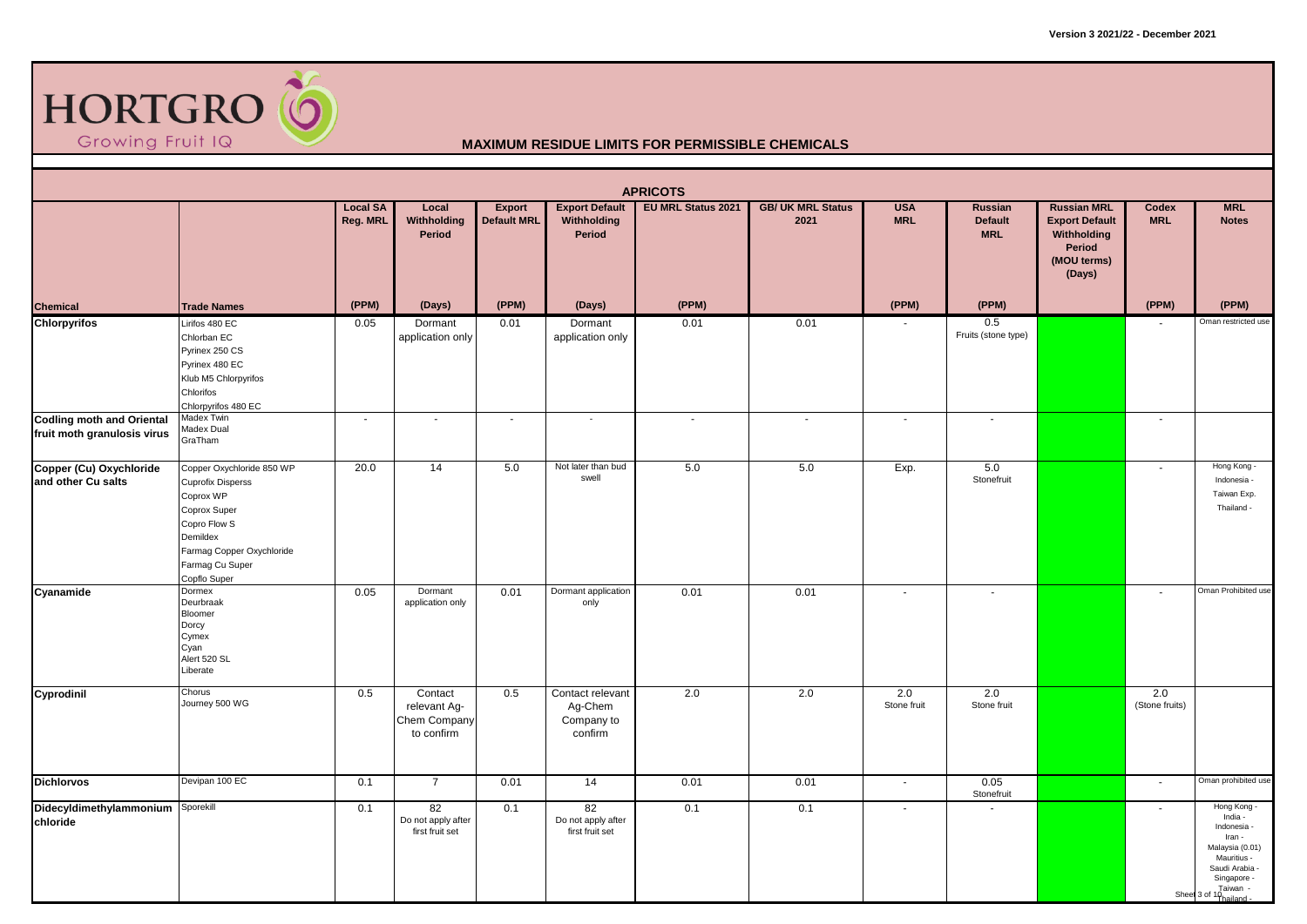

|                                               |                                             |                             |                                              |                                     |                                                        | <b>APRICOTS</b>                                                                       |                                  |                          |                                         |                                                                                               |                          |                                                                                                                                                                                                        |
|-----------------------------------------------|---------------------------------------------|-----------------------------|----------------------------------------------|-------------------------------------|--------------------------------------------------------|---------------------------------------------------------------------------------------|----------------------------------|--------------------------|-----------------------------------------|-----------------------------------------------------------------------------------------------|--------------------------|--------------------------------------------------------------------------------------------------------------------------------------------------------------------------------------------------------|
|                                               |                                             | <b>Local SA</b><br>Reg. MRL | Local<br>Withholding<br>Period               | <b>Export</b><br><b>Default MRL</b> | <b>Export Default</b><br>Withholding<br>Period         | <b>EU MRL Status 2021</b>                                                             | <b>GB/ UK MRL Status</b><br>2021 | <b>USA</b><br><b>MRL</b> | Russian<br><b>Default</b><br><b>MRL</b> | <b>Russian MRL</b><br><b>Export Default</b><br>Withholding<br>Period<br>(MOU terms)<br>(Days) | Codex<br><b>MRL</b>      | <b>MRL</b><br><b>Notes</b>                                                                                                                                                                             |
| <b>Chemical</b>                               | <b>Trade Names</b>                          | (PPM)                       | (Days)                                       | (PPM)                               | (Days)                                                 | (PPM)                                                                                 |                                  | (PPM)                    | (PPM)                                   |                                                                                               | (PPM)                    | (PPM)                                                                                                                                                                                                  |
| <b>Dithianon</b>                              | Detect 400 SC<br>Inspect 400 SC             | 2.0                         | 21                                           | 0.5                                 | 42                                                     | 0.5                                                                                   | 0.5                              |                          | 5.0                                     |                                                                                               | 2.0                      | Canada (0.1)<br>Hong Kong -<br>Taiwan -                                                                                                                                                                |
| <b>Emamectin benzoate</b>                     | Warlock® 19.2 EC                            | 0.03                        | $\overline{14}$<br>Maximum 2<br>applications | 0.02                                | 21                                                     | 0.02                                                                                  | 0.02                             | $\sim$                   | $\sim$                                  |                                                                                               | $\overline{\phantom{a}}$ | Hong Kong -<br>India -<br>Indonesia -<br>Iran -<br>Malaysia (0.01)<br>Saudi Arabia -<br>Singapore -<br>Thailand -                                                                                      |
| <b>False Codling moth</b><br>granulosis virus | Cryptex                                     | $\sim$                      | $\blacksquare$                               | $\sim$                              | $\sim$                                                 | $\sim$                                                                                | $\blacksquare$                   | $\sim$                   | $\blacksquare$                          |                                                                                               | $\blacksquare$           |                                                                                                                                                                                                        |
| Fenazaquin                                    | Vanity 200 SC<br>Superior 200 SC            | 0.5                         | 42                                           | 0.01                                | Contact relevant<br>Agchem<br>company to<br>confirm    | 0.3<br>EU MRL 0.01 from<br>27/01/2022 EU<br><b>Commission Regulation</b><br>2021/1110 | 0.3                              | 2.0<br>Stone fruit       | $\blacksquare$                          |                                                                                               | $\sim$                   | Canada (0.1)<br>Hong Kong<br>India -<br>Indonesia -<br>Iran -<br>Malaysia (0.01)<br>Mauritius -<br>Singapore -<br>Switzerland 0.2<br>Taiwan 0.01<br>Thailand -                                         |
| Fenbuconazole                                 | Indar 50 EW                                 | 0.5                         | $\overline{1}$                               | 0.5                                 | $\overline{1}$<br>Max. 4 applications                  | 0.6                                                                                   | 0.6                              | 1.0<br>Stone fruit       | 0.5<br>Apricots                         | 10 <sup>°</sup><br>Max. 2 applications                                                        | 0.5                      | Canada 0.3<br>Hong Kong 0.5<br>[India 0.5 ]<br>[Indonesia 0.5]<br>[Iran 0.5]<br>[Malaysia 0.5]<br>[Mauritius 0.5]<br>[Oman 0.5]<br>Saudi Arabia 0.5<br>[Singapore 0.5]<br>Taiwan 0.5<br>[Thailand 0.5] |
| Fenpyroximate                                 | Lesson 50 EC                                | 0.3                         | 21                                           | 0.3                                 | 21<br>Contact relevant<br>Agchem company to<br>confirm | 0.3                                                                                   | 0.3                              | 2.0<br>Stone fruit       | $\blacksquare$                          |                                                                                               | 0.4<br>Stone fruit       | Hong Kong -<br>Taiwan 0.01                                                                                                                                                                             |
| Fludioxonil                                   | Scholar<br>Teacher 230 SC<br>Target 200 WDG | 5.0                         | $\overline{1}$                               | 5.0                                 | $\overline{1}$                                         | 5.0                                                                                   | 5.0                              | 5.0<br>Stone fruit       | 5.0<br>Stone type fruit                 |                                                                                               | 5.0<br>Stone fruit       |                                                                                                                                                                                                        |
| Flupyradifurone                               | Sivanto® Prime                              | 0.05                        | 35                                           | 0.01                                | 35                                                     | 0.01                                                                                  | 0.01                             | 1.5                      | $\sim$                                  |                                                                                               | 1.5                      |                                                                                                                                                                                                        |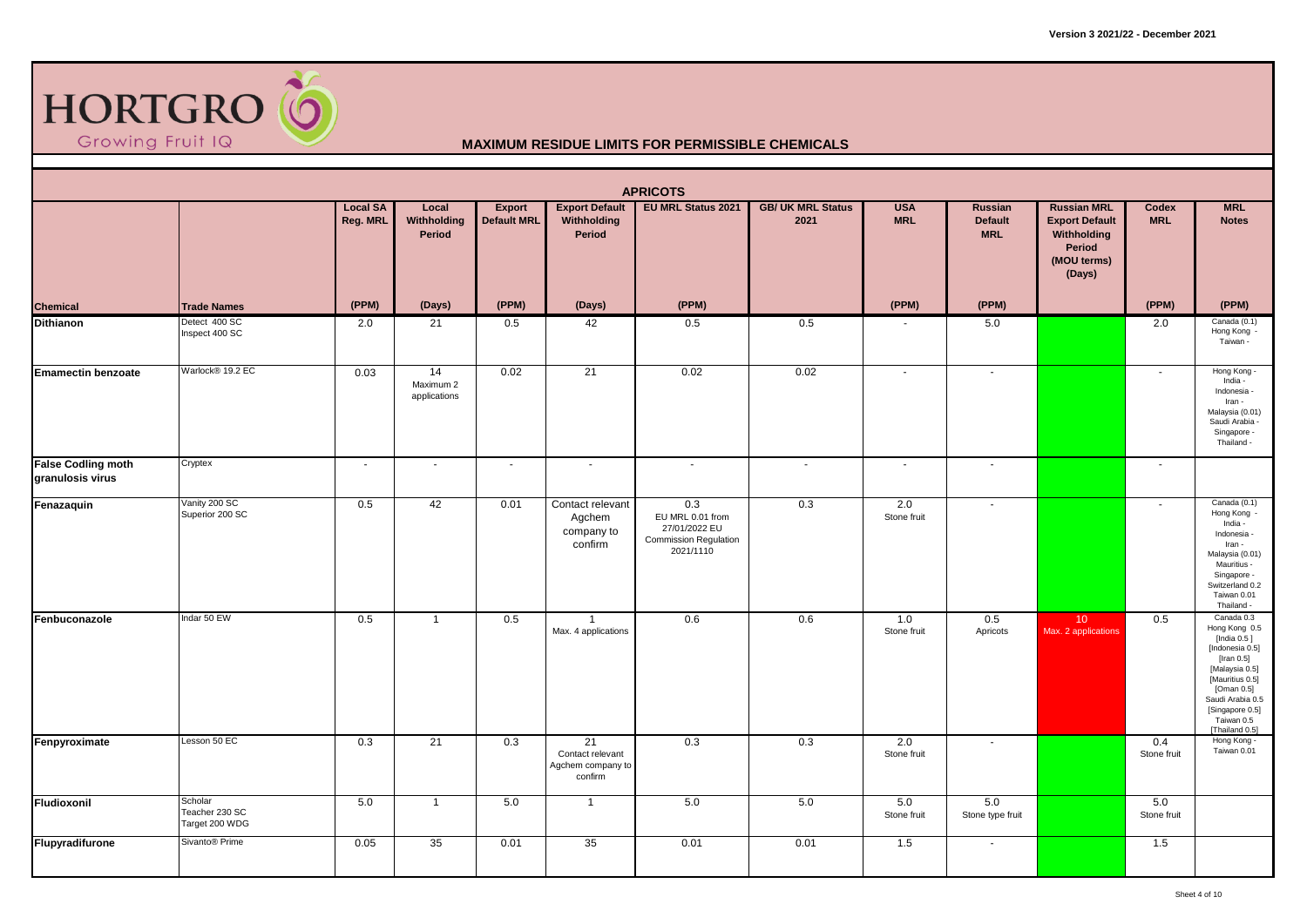

|                    |                                                                                                                                                     |                             |                                |                                     |                                                                                                        | <b>APRICOTS</b>                                                                                    |                                  |                          |                                                |                                                                                               |                       |                            |
|--------------------|-----------------------------------------------------------------------------------------------------------------------------------------------------|-----------------------------|--------------------------------|-------------------------------------|--------------------------------------------------------------------------------------------------------|----------------------------------------------------------------------------------------------------|----------------------------------|--------------------------|------------------------------------------------|-----------------------------------------------------------------------------------------------|-----------------------|----------------------------|
|                    |                                                                                                                                                     | <b>Local SA</b><br>Reg. MRL | Local<br>Withholding<br>Period | <b>Export</b><br><b>Default MRL</b> | <b>Export Default</b><br>Withholding<br>Period                                                         | <b>EU MRL Status 2021</b>                                                                          | <b>GB/ UK MRL Status</b><br>2021 | <b>USA</b><br><b>MRL</b> | <b>Russian</b><br><b>Default</b><br><b>MRL</b> | <b>Russian MRL</b><br><b>Export Default</b><br>Withholding<br>Period<br>(MOU terms)<br>(Days) | Codex<br><b>MRL</b>   | <b>MRL</b><br><b>Notes</b> |
| <b>Chemical</b>    | <b>Trade Names</b>                                                                                                                                  | (PPM)                       | (Days)                         | (PPM)                               | (Days)                                                                                                 | (PPM)                                                                                              |                                  | (PPM)                    | (PPM)                                          |                                                                                               | (PPM)                 | (PPM)                      |
| Furfural           | Crop Guard                                                                                                                                          | $\sim$                      | $\mathbf{0}$                   | $\leq 0.01$                         | $\mathbf 0$                                                                                            | 1.0                                                                                                | 1.0                              | $\overline{\phantom{a}}$ |                                                |                                                                                               | $\blacksquare$        |                            |
| Gamma-cyhalothrin  | Vantex 60 CS                                                                                                                                        | 0.5                         | 14                             | 0.15                                | Contact relevant<br>Agchem<br>company to<br>confirm                                                    | 0.15<br>Lambda-cyhalothrin<br>(includes gamma-<br>cyhalothrin) (sum of R,S<br>and S,R isomers) (F) | 0.15                             | 0.5<br>Stone fruit       | $\sim$                                         | Contact relevant Ag-<br>Chem Company to<br>confirm                                            | 0.5<br>as Cyhalothrin | Oman restricted use        |
| Iprodione          | Rovral Aquaflo<br>(Only)<br>Pickle 500 SC<br>IproFlo<br>Roflo<br>Prodione                                                                           | 5.0                         | $\mathbf{3}$                   | 0.01                                | Do not use (if<br>exporting to EU)<br><b>Contact relevant Ag-</b><br><b>Chem Company to</b><br>confirm | 0.01                                                                                               | 0.01                             | 20.0                     | 10.0<br>Stone type fruit                       |                                                                                               | $\blacksquare$        |                            |
| Lambda-cyhalothrin | Karate EC<br>Karate Zeon<br>Cylam 50 EC<br>Judo 50 EC<br>Lamdex 5 EC<br>Lambda 50 EC<br>Lambda EC<br>Karate Zeon 10 SC<br>Karis 5 CS<br>Lamdex 5 CS | 0.5                         | 14                             | 0.15                                | Contact relevant<br>Ag-Chem<br>Company to<br>confirm                                                   | 0.15                                                                                               | 0.15                             | 0.5<br>Stone fruit       | $0.03*$<br>Stonefruit                          | Not after flowering                                                                           | 0.5                   | Oman restricted use        |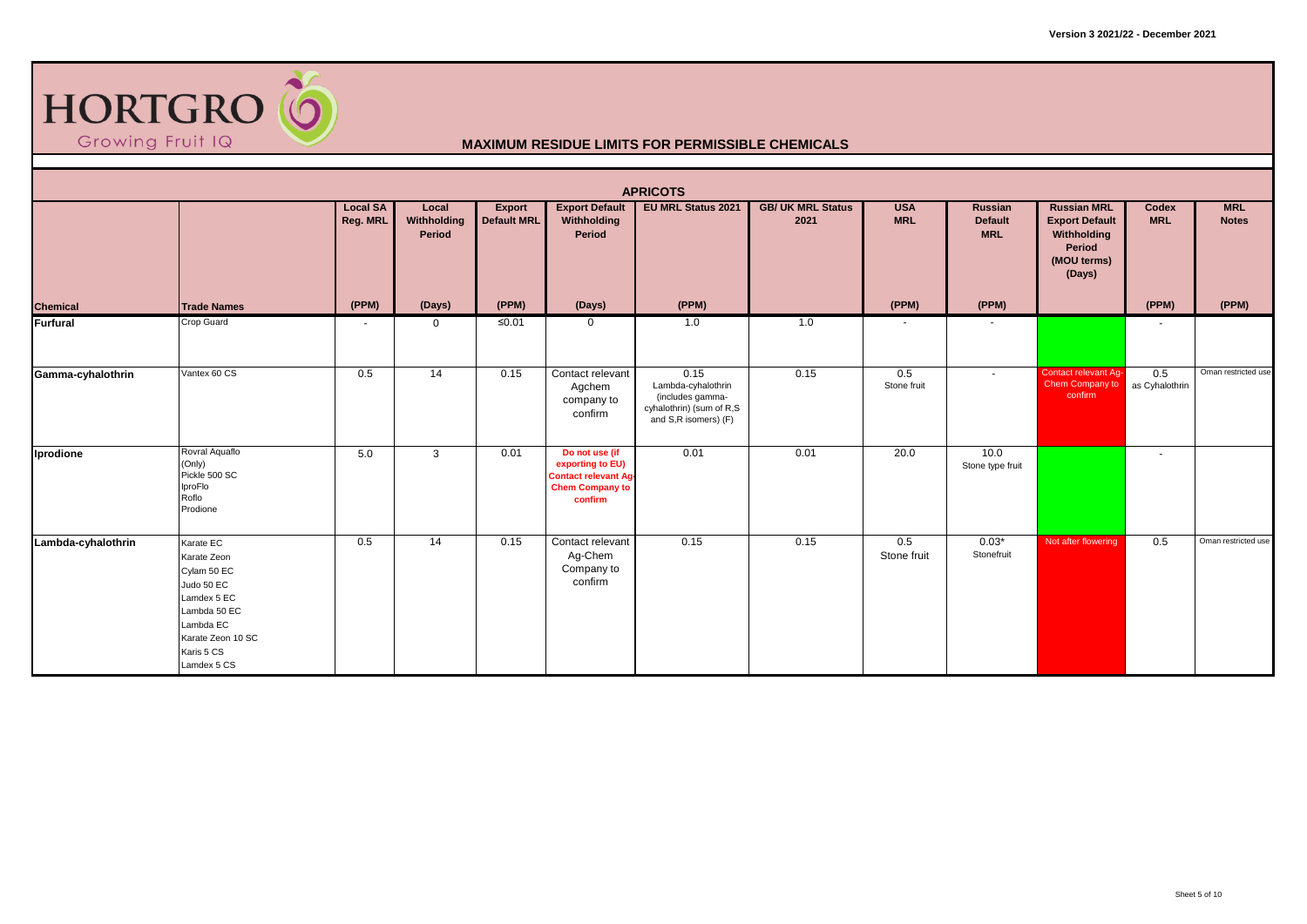

|                                                                                                             |                                                                                                                                                                                                                                                                                                                                                               |                             |                                      |                                     |                                                | <b>APRICOTS</b>                     |                                  |                                       |                                                |                                                                                               |                                 |                                                   |
|-------------------------------------------------------------------------------------------------------------|---------------------------------------------------------------------------------------------------------------------------------------------------------------------------------------------------------------------------------------------------------------------------------------------------------------------------------------------------------------|-----------------------------|--------------------------------------|-------------------------------------|------------------------------------------------|-------------------------------------|----------------------------------|---------------------------------------|------------------------------------------------|-----------------------------------------------------------------------------------------------|---------------------------------|---------------------------------------------------|
|                                                                                                             |                                                                                                                                                                                                                                                                                                                                                               | <b>Local SA</b><br>Reg. MRL | Local<br>Withholding<br>Period       | <b>Export</b><br><b>Default MRL</b> | <b>Export Default</b><br>Withholding<br>Period | <b>EU MRL Status 2021</b>           | <b>GB/ UK MRL Status</b><br>2021 | <b>USA</b><br><b>MRL</b>              | <b>Russian</b><br><b>Default</b><br><b>MRL</b> | <b>Russian MRL</b><br><b>Export Default</b><br>Withholding<br>Period<br>(MOU terms)<br>(Days) | Codex<br><b>MRL</b>             | <b>MRL</b><br><b>Notes</b>                        |
| <b>Chemical</b>                                                                                             | <b>Trade Names</b>                                                                                                                                                                                                                                                                                                                                            | (PPM)                       | (Days)                               | (PPM)                               | (Days)                                         | (PPM)                               |                                  | (PPM)                                 | (PPM)                                          |                                                                                               | (PPM)                           | (PPM)                                             |
| Mancozeb<br>Note:<br><b>EU</b> authorisation<br>amendment/ possible<br>related MRL implications<br>pending. | Dithane 750 WG Neotec<br>Newzeb 800 WP<br>Villa Unizeb 800 WP<br>Mancozeb 800 WP<br>Tridex<br>Penncozeb WG<br>Vondozeb<br>Pennfluid 420 SC<br>Ventum 800 WP<br>Mancozeb (L7352)<br>Mancozeb (L3517))<br>Tsumeb<br>Farmag Mancozeb 800 WP<br>Cozeb 800 WP<br>Tozeb WP<br>Tozeb Flo<br>Dithane M-45 800 WP NT<br>Mancozeb 800 WP (L9169)<br>Dithane M-45 800 WP | 3.0                         | 28<br>35<br>$\overline{14}$          | 2.0                                 | 42                                             | 2.0                                 | 2.0                              | $\overline{\phantom{a}}$              | $\overline{\phantom{a}}$<br>7.0<br>Dithiocarb. |                                                                                               | 7.0<br>(stone)<br>(Dithiocarb.) | Canada (0.1)<br>Iran 0.2<br>Oman prohibited use   |
| <b>Maneb</b>                                                                                                | Mangle® SC<br>Vandal <sup>®</sup>                                                                                                                                                                                                                                                                                                                             | 3.0                         | 14                                   | 2.0                                 | 42                                             | 2.0                                 | 2.0                              | $\sim$                                | $\sim$<br>7.0<br>Dithiocarb.                   |                                                                                               | 7.0<br>(stone)<br>(Dithiocarb.) | Canada (0.1)<br>Oman prohibited use<br>Iran $0.2$ |
| Mefenoxam (Metalaxyl)                                                                                       | Ridomil Gold                                                                                                                                                                                                                                                                                                                                                  | 1.0                         | Use on non-<br>bearing trees<br>only | 0.01                                | Use on non-<br>bearing trees only              | 0.01<br>(Stone fruit, as Metalaxyl) | 0.01                             | 1.0<br>(Stone fruit, as<br>Metalaxyl) | $\blacksquare$                                 | <b>Contact relevant Ag-</b><br>Chem Company to<br>confirm                                     | $\sim$                          |                                                   |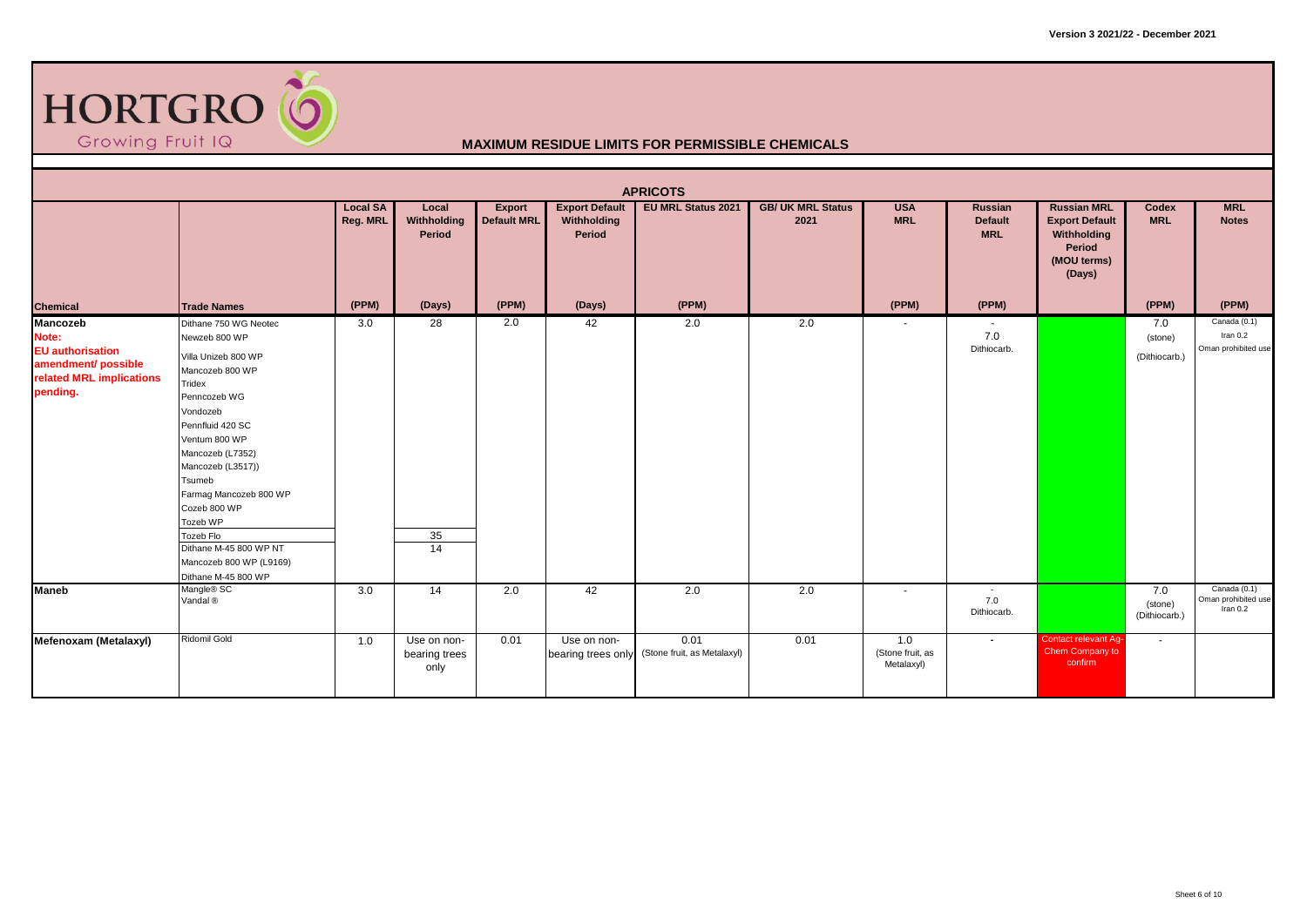

|                                    |                                                                                                                                                    |                             |                                                |                              |                                                                                                                                                                                                                                                                   | <b>APRICOTS</b>           |                                  |                          |                                                     |                                                                                               |                                |                                                                                                               |
|------------------------------------|----------------------------------------------------------------------------------------------------------------------------------------------------|-----------------------------|------------------------------------------------|------------------------------|-------------------------------------------------------------------------------------------------------------------------------------------------------------------------------------------------------------------------------------------------------------------|---------------------------|----------------------------------|--------------------------|-----------------------------------------------------|-----------------------------------------------------------------------------------------------|--------------------------------|---------------------------------------------------------------------------------------------------------------|
|                                    |                                                                                                                                                    | <b>Local SA</b><br>Reg. MRL | Local<br>Withholding<br>Period                 | Export<br><b>Default MRL</b> | <b>Export Default</b><br>Withholding<br>Period                                                                                                                                                                                                                    | <b>EU MRL Status 2021</b> | <b>GB/ UK MRL Status</b><br>2021 | <b>USA</b><br><b>MRL</b> | Russian<br><b>Default</b><br><b>MRL</b>             | <b>Russian MRL</b><br><b>Export Default</b><br>Withholding<br>Period<br>(MOU terms)<br>(Days) | Codex<br><b>MRL</b>            | <b>MRL</b><br><b>Notes</b>                                                                                    |
| <b>Chemical</b>                    | <b>Trade Names</b>                                                                                                                                 | (PPM)                       | (Days)                                         | (PPM)                        | (Days)                                                                                                                                                                                                                                                            | (PPM)                     |                                  | (PPM)                    | (PPM)                                               |                                                                                               | (PPM)                          | (PPM)                                                                                                         |
| <b>Mercaptothion/Malathion</b>     | Datathion EC<br>Mercaptothion 500 EC<br>Avi-Merkaptotoks WP<br>Mercaptothion DP<br>Avi Guard<br>Fyfanon 440 EW<br>Harrier 500 EC<br>Insecto 500 EC | 4.0                         | 10                                             | 0.02                         | 28<br>Bait application<br>ONLY<br>A maximum<br>concentration of<br>500ml/ 100l of a<br><b>500EC</b><br>mercaptothion<br>formulation may be<br>used in protein<br>hydrolysate spray<br>mixture with a<br>maximum spray<br>volume of 50 litres<br>water per hectare | 0.02                      | 0.02                             | 8.0                      | 0.5<br>Stonefruit                                   |                                                                                               |                                | Indonesia -<br>Malaysia (0.01)<br>Mauritius -<br>Singapore -<br>Taiwan 0.01<br>Thailand -                     |
| Metarhizium anisopliae<br>ICIPE 69 | Real Metarhizium                                                                                                                                   | $\sim$                      | $\mathbf 0$                                    | $\overline{\phantom{a}}$     | $\mathbf 0$                                                                                                                                                                                                                                                       |                           | $\blacksquare$                   | Exp.                     | $\blacksquare$                                      |                                                                                               | $\overline{\phantom{a}}$       |                                                                                                               |
| <b>Methidathion</b>                | Suprathion 420 EC<br>Methidathion 420 EC<br>Arythion 420 EC                                                                                        | 0.2                         | EC-Dormant<br>application only<br><b>WP-42</b> | 0.02                         | EC-Dormant<br>application only<br>WP- up to 90% petal<br>drop                                                                                                                                                                                                     | 0.02                      | 0.02                             | $\omega$                 | 0.2<br>Fruit stone type                             |                                                                                               |                                | India -<br>Indonesia -<br>Iran Banned<br>Malaysia (0.01)<br>Oman prohibited use<br>Saudi Arabia -<br>Taiwan - |
| Methoxyfenozide                    | Marksman 240 SC                                                                                                                                    | 2.0                         | $\overline{7}$                                 | 2.0                          | $\overline{7}$                                                                                                                                                                                                                                                    | 2.0                       | 2.0                              | 3.0                      | $\sim$                                              |                                                                                               | 2.0                            | Canada 0.7                                                                                                    |
| <b>Mineral Oil</b><br>Pirimicarb   | <b>Budbreak</b><br>Ampron<br>CROPCHEM 86% Winter oil<br>Aphox<br>Piritek                                                                           | $\sim$<br>3.0               | Dormant<br>application only<br>21              | $\leq 0.01$<br>3.0           | Dormant application<br>only<br>21                                                                                                                                                                                                                                 | $\sim$<br>3.0             | $\sim$<br>3.0                    | $\sim$<br>$\blacksquare$ | $\overline{\phantom{a}}$<br>5.0<br>Fruit stone type | Contact relevant Ag-<br>Chem Company to<br>confirm                                            | $\sim$<br>3.0<br>(Stone fruit) | Canada (0.1)<br>Switzerland 1.0                                                                               |
| Prochloraz                         | Octave WP<br>Chronos 450 SC                                                                                                                        | $\sim$                      | <b>FST</b>                                     | $\leq 0.01$                  | <b>Blossom</b> application<br>only                                                                                                                                                                                                                                | 0.03                      | 0.03                             | $\sim$                   | $\sim$                                              |                                                                                               | $\overline{\phantom{a}}$       | Indonesia -<br>Iran -                                                                                         |
|                                    |                                                                                                                                                    |                             |                                                |                              |                                                                                                                                                                                                                                                                   |                           |                                  |                          |                                                     |                                                                                               |                                |                                                                                                               |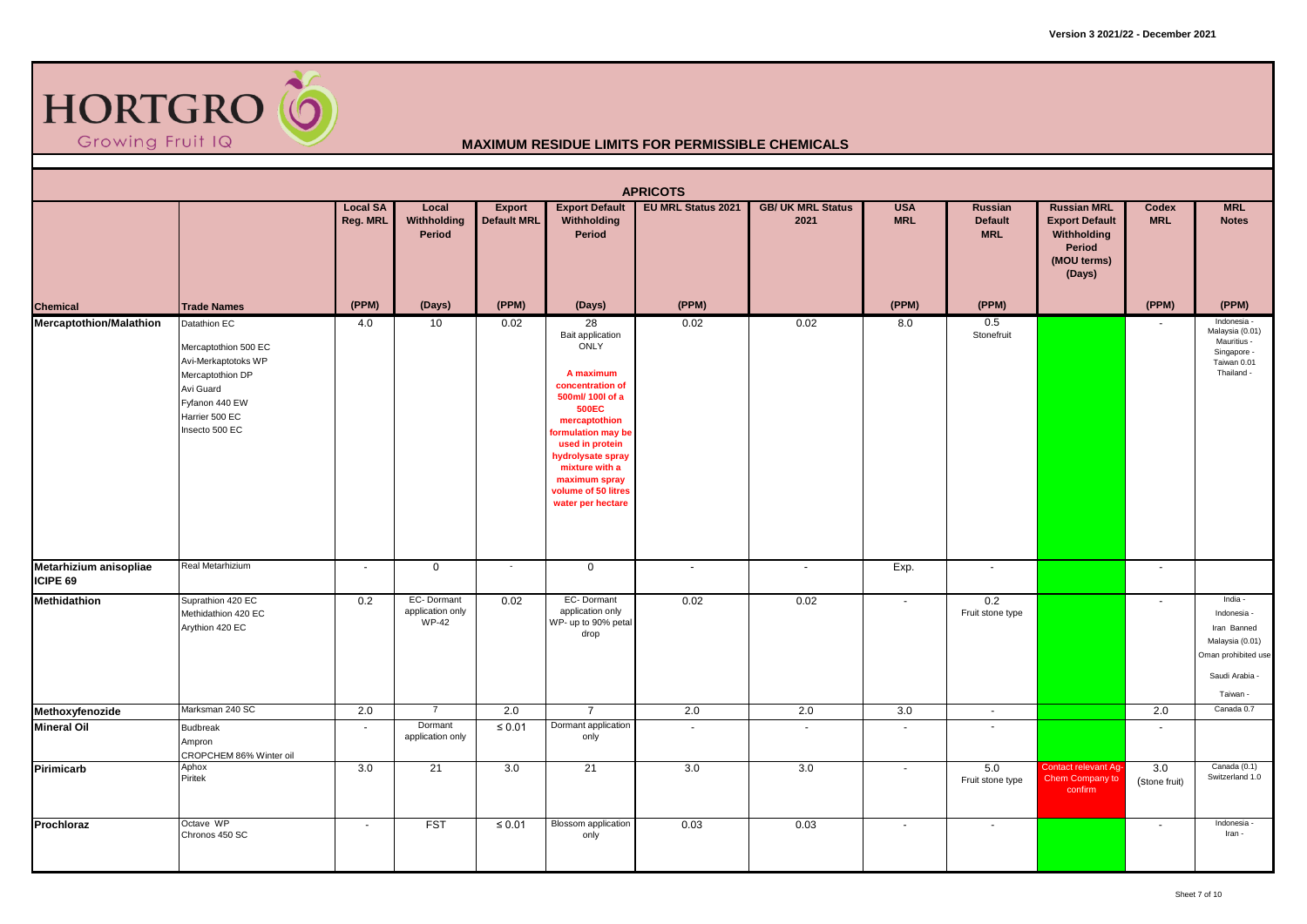

|                                                  |                                                                                                                             |                             |                                |                              |                                                                       | <b>APRICOTS</b>           |                                  |                          |                                  |                                                                                               |                          |                                                                                                                                                                                                |
|--------------------------------------------------|-----------------------------------------------------------------------------------------------------------------------------|-----------------------------|--------------------------------|------------------------------|-----------------------------------------------------------------------|---------------------------|----------------------------------|--------------------------|----------------------------------|-----------------------------------------------------------------------------------------------|--------------------------|------------------------------------------------------------------------------------------------------------------------------------------------------------------------------------------------|
|                                                  |                                                                                                                             | <b>Local SA</b><br>Reg. MRL | Local<br>Withholding<br>Period | <b>Export</b><br>Default MRL | <b>Export Default</b><br>Withholding<br>Period                        | <b>EU MRL Status 2021</b> | <b>GB/ UK MRL Status</b><br>2021 | <b>USA</b><br><b>MRL</b> | Russian<br>Default<br><b>MRL</b> | <b>Russian MRL</b><br><b>Export Default</b><br>Withholding<br>Period<br>(MOU terms)<br>(Days) | Codex<br><b>MRL</b>      | <b>MRL</b><br><b>Notes</b>                                                                                                                                                                     |
| <b>Chemical</b>                                  | <b>Trade Names</b>                                                                                                          | (PPM)                       | (Days)                         | (PPM)                        | (Days)                                                                | (PPM)                     |                                  | (PPM)                    | (PPM)                            |                                                                                               | (PPM)                    | (PPM)                                                                                                                                                                                          |
| Propiconazole<br>Application only during blossom | Tilt<br>Propiconazole 250 EC<br>Propizole 250 EC<br>Bumper 250 EC<br>Principle 250 EC<br>Propicon 250 EC<br>Propicon 500 EC | 0.2                         | Do not use after<br>flowering  | 0.01                         | <b>Blossom</b> application<br>only                                    | 0.01                      | 0.15                             | 4.0<br>Stone fruit       | $\overline{\phantom{a}}$         |                                                                                               |                          | India -<br>Indonesia -<br>Iran Banned<br>pesticide<br>Malaysia (0.01)<br>Mauritius -<br>Singapore -                                                                                            |
| <b>Prothiofos</b>                                | Tokuthion <sup>®</sup> 960 EC                                                                                               | 0.05                        | FST                            | $\leq 0.01$                  | Only dormant<br>application                                           | 0.01                      | $\sim$                           | $\sim$                   | $\sim$                           |                                                                                               | $\sim$                   |                                                                                                                                                                                                |
| Pymetrozine                                      | Trivia 500 WDG<br>Chess                                                                                                     | 0.05                        | 28                             | 0.02                         | $\overline{28}$<br>Contact relevant Ag-<br>Chem Company to<br>confirm | 0.02                      | 0.03                             | $\sim$                   | $\blacksquare$                   |                                                                                               | $\overline{\phantom{a}}$ | Hong Kong -<br>India -<br>Indonesia -<br>Malaysia (0.01)<br>Mauritius -<br>Saudi Arabia -<br>Singapore -<br>Taiwan 0.01<br>Thailand -                                                          |
| Pyrimethanil                                     | Source 400 SC<br>Support 400 SC<br>Botrynil<br>Protector 400 SC                                                             | 5.0                         | $\mathbf{3}$<br>$\overline{1}$ | 5.0                          | 3<br>$\overline{1}$                                                   | 10.0                      | 10.0                             | 10.0<br>Stone fruit      | $\sim$                           | Only one application                                                                          | 3.0                      | Hong Kong 3.0<br>[India $3.0$ ]<br>Indonesia 3.0<br>[Iran $3.0$ ]<br>[Malaysia 3.0]<br>[Mauritius 3.0]<br>[Oman $3.0$ ]<br>Saudi Arabia 3.0<br>[Singapore 3.0]<br>Taiwan 3.0<br>[Thailand 3.0] |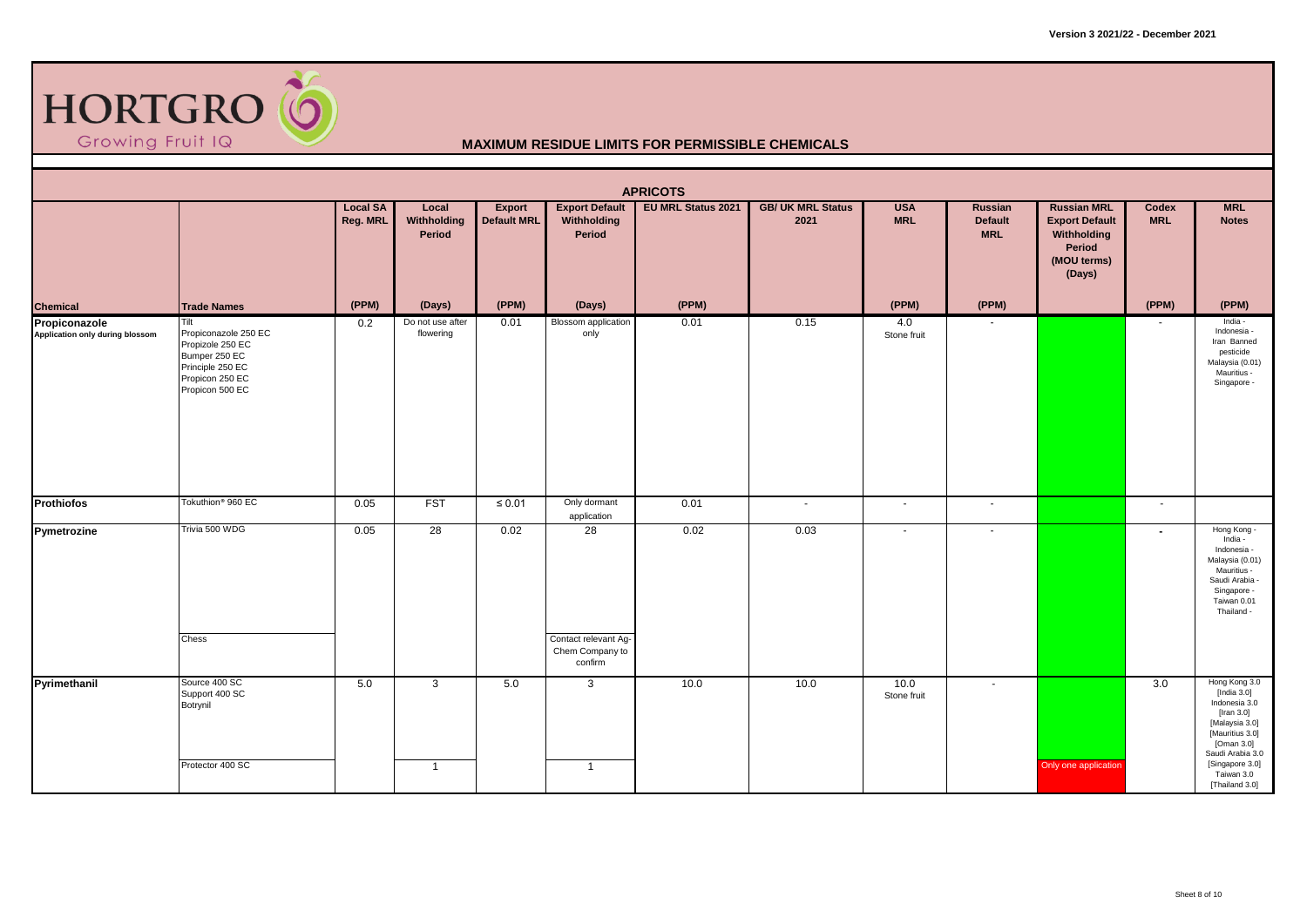

|                                        |                                             |                             |                                |                                     |                                                                   | <b>APRICOTS</b>           |                                  |                          |                                         |                                                                                               |                      |                                                                                                                                                                                          |
|----------------------------------------|---------------------------------------------|-----------------------------|--------------------------------|-------------------------------------|-------------------------------------------------------------------|---------------------------|----------------------------------|--------------------------|-----------------------------------------|-----------------------------------------------------------------------------------------------|----------------------|------------------------------------------------------------------------------------------------------------------------------------------------------------------------------------------|
|                                        |                                             | <b>Local SA</b><br>Reg. MRL | Local<br>Withholding<br>Period | <b>Export</b><br><b>Default MRL</b> | <b>Export Default</b><br>Withholding<br>Period                    | <b>EU MRL Status 2021</b> | <b>GB/ UK MRL Status</b><br>2021 | <b>USA</b><br><b>MRL</b> | <b>Russian</b><br>Default<br><b>MRL</b> | <b>Russian MRL</b><br><b>Export Default</b><br>Withholding<br>Period<br>(MOU terms)<br>(Days) | Codex<br><b>MRL</b>  | <b>MRL</b><br><b>Notes</b>                                                                                                                                                               |
| Chemical                               | <b>Trade Names</b>                          | (PPM)                       | (Days)                         | (PPM)                               | (Days)                                                            | (PPM)                     |                                  | (PPM)                    | (PPM)                                   |                                                                                               | (PPM)                | (PPM)                                                                                                                                                                                    |
| Pyrimethanil<br>l+                     | Tutor 500 SC                                | 5.0                         | -1                             | 5.0                                 | $\overline{1}$                                                    | 10.0                      | 10.0                             | 10.0<br>Stone fruit      |                                         | Only one application                                                                          | 3.0                  | Hong Kong 3.0<br>[India 3.0]<br>Indonesia 3.0<br>[Iran $3.0$ ]<br>[Malaysia 3.0]<br>[Mauritius 3.0]<br>[Oman 3.0]<br>Saudi Arabia 3.0<br>[Singapore 3.0]<br>Taiwan 3.0<br>[Thailand 3.0] |
| Fludioxonil                            |                                             |                             |                                |                                     |                                                                   | 5.0                       | 5.0                              | 5.0<br>Stone fruit       | 5.0<br>Stone type fruit                 |                                                                                               | 5.0<br>(Stone fruit) | Taiwan -                                                                                                                                                                                 |
| Soybean oil                            | MProve oil                                  | $\sim$                      | Dormant<br>application only    | $\sim$                              | Dormant<br>application only                                       | 0.01                      | $\sim$                           | Exp.                     | $\blacksquare$                          |                                                                                               | $\sim$               |                                                                                                                                                                                          |
| Spinetoram                             | Delegate 250 WG                             | 0.1                         | $\overline{7}$                 | 0.1                                 | $\overline{7}$                                                    | 0.2                       | 0.2                              | 0.3<br>Stone fruit       | $\blacksquare$                          |                                                                                               | 0.15                 |                                                                                                                                                                                          |
| Spinosad                               | <b>GF 120 NF</b><br>Cura Fly Fruit Fly Bait | 0.01                        | $\mathbf 0$<br>$\overline{1}$  | 0.01                                | $\overline{0}$<br>Multiple bait<br>applications<br>$\overline{1}$ | 0.6                       | 0.6                              | 0.2<br>Stone fruit       | 0.2<br>Fruit stone type                 |                                                                                               | 0.2<br>(Stone fruit) |                                                                                                                                                                                          |
| Spinosad                               | STATIC Spinosad ME                          | 0.01                        | $\overline{1}$                 | 0.01                                | $\overline{1}$                                                    | 0.6                       | 0.6                              | 0.2<br>Stone fruit       | 0.2<br>Fruit stone type                 |                                                                                               | 0.2<br>(Stone fruit) |                                                                                                                                                                                          |
| <b>Methyl eugenol</b><br>Spirotetramat | Movento                                     | $\sim$<br>3.0               | 14                             | $\sim$<br>3.0                       | 14                                                                | No MRL required<br>3.0    | $\sim$<br>3.0                    | Exp.<br>4.5              | $\sim$<br>3.0                           |                                                                                               | $\sim$<br>3.0        |                                                                                                                                                                                          |
|                                        |                                             |                             |                                |                                     |                                                                   |                           |                                  | Stone fruit              | Fruit stone type                        |                                                                                               | Stone fruit          |                                                                                                                                                                                          |